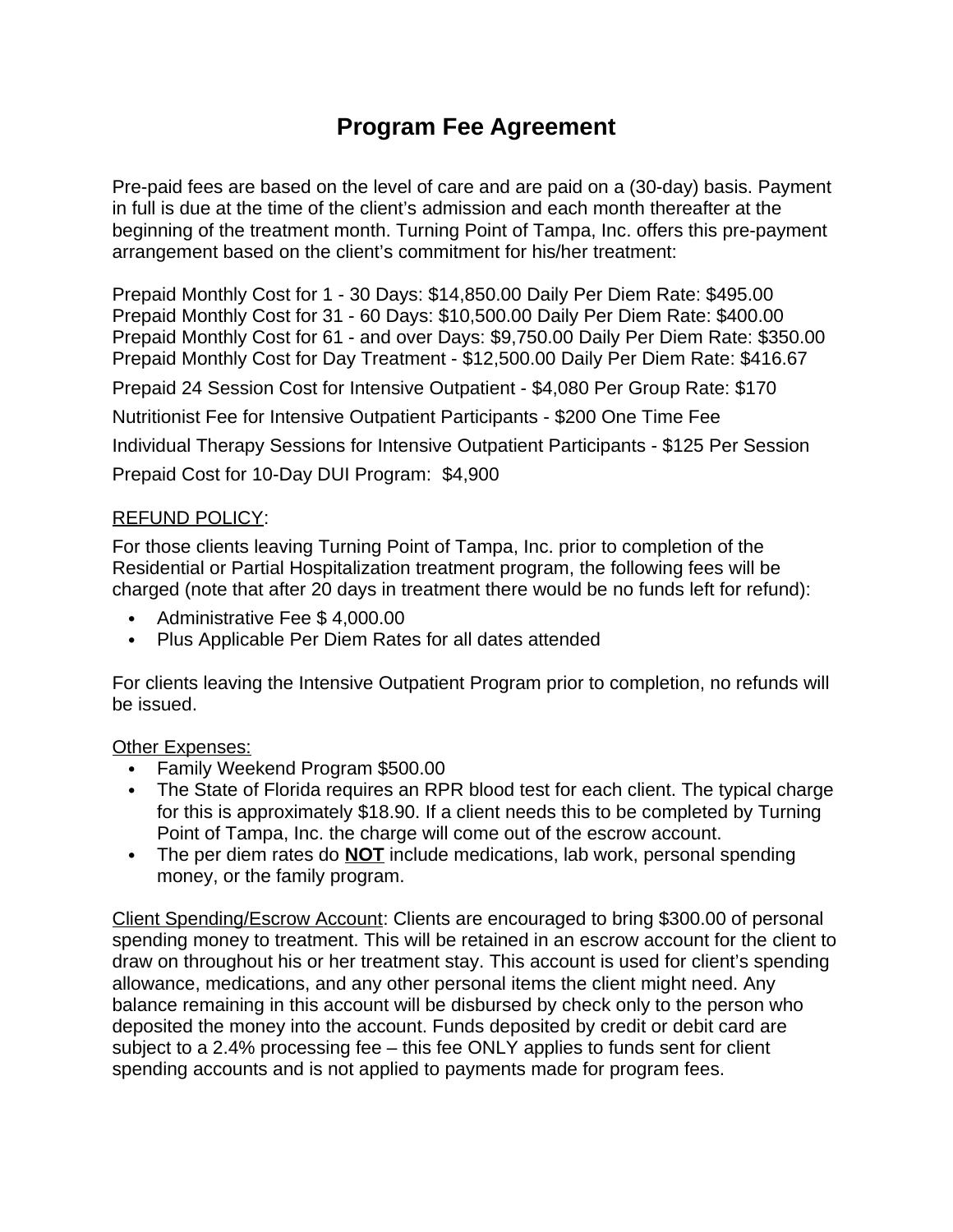Patients are drug tested (usually weekly) throughout the program. If we suspect drug use, we may test more often. **If you have insurance coverage, our outside laboratory will bill your insurance carrier.**

I acknowledge that under my insurance policy I have partial day treatment available. If I decide to use this benefit, I understand it will be my responsibility to pay the room and board charges to live in a sober environment while in this program at the rate of \$60.00 per day.

I understand that the insurance company will authorize days in treatment based on their determination of medical necessity. Turning Point will make every attempt to receive authorization for time spent in treatment. In the event of a peer review or denial/appeal for a continued stay in treatment, there may be days that are not covered by the insurance company between the last day authorized and a final determination of coverage. I understand that I am financially responsible for all charges incurred during that time. I agree that any payments I make may be applied to self-pay fees. I understand that any money paid toward the deductible, copays, or room and board will be applied to the outstanding balance should insurance deny coverage at any point in time.

Turning Point of Tampa makes every effort to receive accurate benefit information from insurance providers to provide patients and families with accurate costs for treatment. However, in the event an insurance company provided inaccurate information the amount denied by the insurance company is the responsibility of the patient.

Non-payment of fees, which include deductible, copays or coinsurance or room and board will result in Turning Point sending the account to collection. If you have made a payment arrangement upon admission, failure to abide by that will also result in sending the account to collections. Turning Point will make 3 attempts to collect fees prior to sending the account to collections. The prevailing party shall have the right to collect from the other party its reasonable costs and necessary disbursements and attorney's fees incurred in enforcing this Agreement.

I understand that I am agreeing to complete payment as agreed upon with Turning Point of Tampa, Inc.

**I have read the above and understand the non-refundable fee agreement, how the program fees were calculate, and my financial obligations and agree to abide by the terms of this Agreement.**